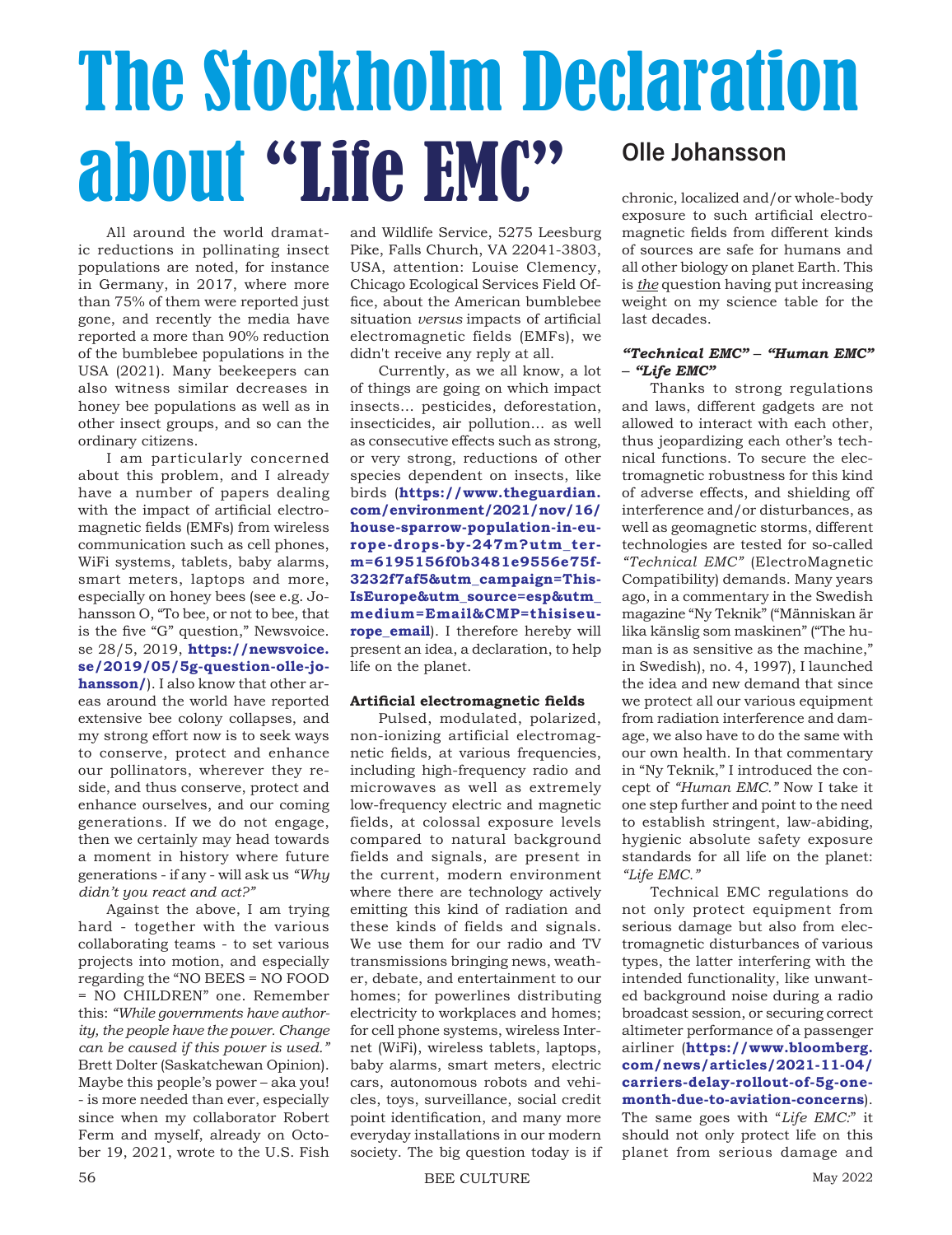death but also from any form of disturbance, including physiological, genetic, behavioural, functional, and/ or anatomic. We, as human beings, do not have any God-given right to disturb the life of other species, and it is becoming overwhelmingly obvious humans already are! I say as Greta Thunberg: "blah, blah, blah" when it comes to real action from our rulers to restore and protect life on this planet.

Greta Thunberg has excoriated global leaders over their promises to address the climate emergency, dismissing them as "blah, blah, blahers." Thunberg, who recently inspired the global Fridays for Future movement, said that hopes and dreams drown in "empty words and promises" and asked where 30 years of "blah, blah, blah" have led us. *Now I, the author, ask the same when it comes to adverse health and biological effects of artificial electromagnetic fields from all our gadgets, installations and toys. Where is the reaction and Precautionary Principle resulting in real action?! After the recent COP26 in Glasgow … where are the real good cops?!*

## **Human health effects**

For many years, I have been studying the health and biological effects of wireless gadgets, such as cell phones, WiFi systems, tablets, baby alarms, smart meters, laptops, and similar. Wireless communication is now being implemented in our daily life in a very fast way. At the same time, it is becoming more and more obvious that exposure to electromagnetic fields may result in highly unwanted health and biological effects. This has been demonstrated in a very large number of studies and includes cellular DNA damage (which may lead to the initiation of cancer as well as unwanted mutations that carry down generations of humans, other animals, plants, fungi, bacteria and/or viruses), disruptions and alterations of cellular functions like increases in intracellular stimulatory pathways and calcium handling, disruption of tissue structures like the blood-brain barrier (which may allow toxins to enter the brain), impact on the vessel and immune functions and loss of fertility. It should be noted that we are not the only species in jeopardy; practically all animals, plants, fungi, and bacteria

may be at stake. For the latter, Taheri *et al.* (2017; cf. Johansson O, "Bacteria, mobile phones & WiFi - a deadly combination?," Nya Dagbladet 31/5, 2017, **https://nyadagbladet.se/debatt/bacteria-mobile-phones-wifi-deadly-combination/**) have demonstrated that the exposure to 900 MHz GSM mobile phone radiation (aka "The 2nd Generation Mobile Telephony" or "2G") and to 2.4 GHz radiofrequency radiation emitted from common Wi-Fi routers, respectively, made *Listeria monocytogenes* and*Escherichia coli* bacteria resistant to different antibiotics. To say this finding is "scary" is a classical English understatement, especially against the everyday clinical situation witnessed every day by health workers around the planet, and against the statement of the World Health Organization (WHO), and others, that antibiotic resistance in health care is a bigger problem than the recent pandemic (for instance, see **https://www.plymouth.ac.uk/ news/pr-opinion/a-threat-greaterthan-covid-why-we-should-be-paying-more-attention-to-antimicrobial-resistance**).

Because the effects are reproducibly observed and links to pathology can not be excluded, the Precautionary Principle should be in force in the implementation of these new technologies within the society. Therefore, policymakers immediately should strictly control exposure by defining biologically-based maximal exposure guidelines also taking into account long-term, non-thermal effects, and including especially vulnerable groups, such as the elderly, the ill, the genetically and/or immunologically challenged, children and fetuses and persons with the functional impairment electrohypersensitivity (which in Sweden is a group of persons with a fully recognized functional impairment, and therefore it receives an annual governmental disability subsidy). To this, *all* other lifeforms on the planet must now be added.

However, at the same time it is of crucial importance to always relate to observations in real life. I have, together with a colleague, for a long time, studied the public human health records and registers of the Swedish Cancer Foundation, the Swedish National Board of Health and Welfare, the Public Health

Agency of Sweden, and the Statistics Sweden, and from them I see no signs of statistically significant incidence increases - at the general public level - during the last 40 years in those human illnesses traditionally attributed to cell phone exposure, and similar, that in any way correlates with the introduction of various communicative techniques. So you might say that reality can not yet replicate the laboratory experimental studies, something that I personally enjoy to the fullest, it certainly makes me very happy not having to witness a number of extra patients and extra grieving relatives. (Of course, this does not rule out an effect only seen at the individual level, and under special circumstances, but it has not yet been proven beyond doubt.) However, if we go back to the mid-1950s, and relate to our current times, there is a possible correlation between the introduction of chronic exposure from FM radio broadcast radiation and malignant melanoma as investigated by Johansson O and Hallberg Ö (see e.g. "Malignant melanoma of the skin – not a sunshine story!" Med Sci Monit 2004;10: CR336-340, and "FM broadcasting exposure time and malignant melanoma incidence," Electromag Biol Med 2005; 24: 1-8), and currently a lot of firm attention – and rightfully so – is focused on worries around human fertility as visualized in the form of human sperm cell count and quality, both the latter showing a dramatic deterioration around the planet.

#### **Biological effects**

The situation is, however, very different when you look out into the life for other species, such as insects, particularly pollinators like honey bees and bumblebees, bacteria and plants. So even if we do not get a brain tumour from our cell phones and wireless tablets, smart meters and baby alarms, we still will, as a species, be under an enormous threat, and a threat that may lead us to realize it is too late to respond to the early warnings sounded decades ago by me and others.

The world has lost two-thirds of its wildlife in the last 50 years, and according to Nathan Rott, in a recent article (**https://www.npr. org/2020/09/10/911500907/theworld-lost-two-thirds-of-its-wildlife-in-50-years-we-are-to-blame**;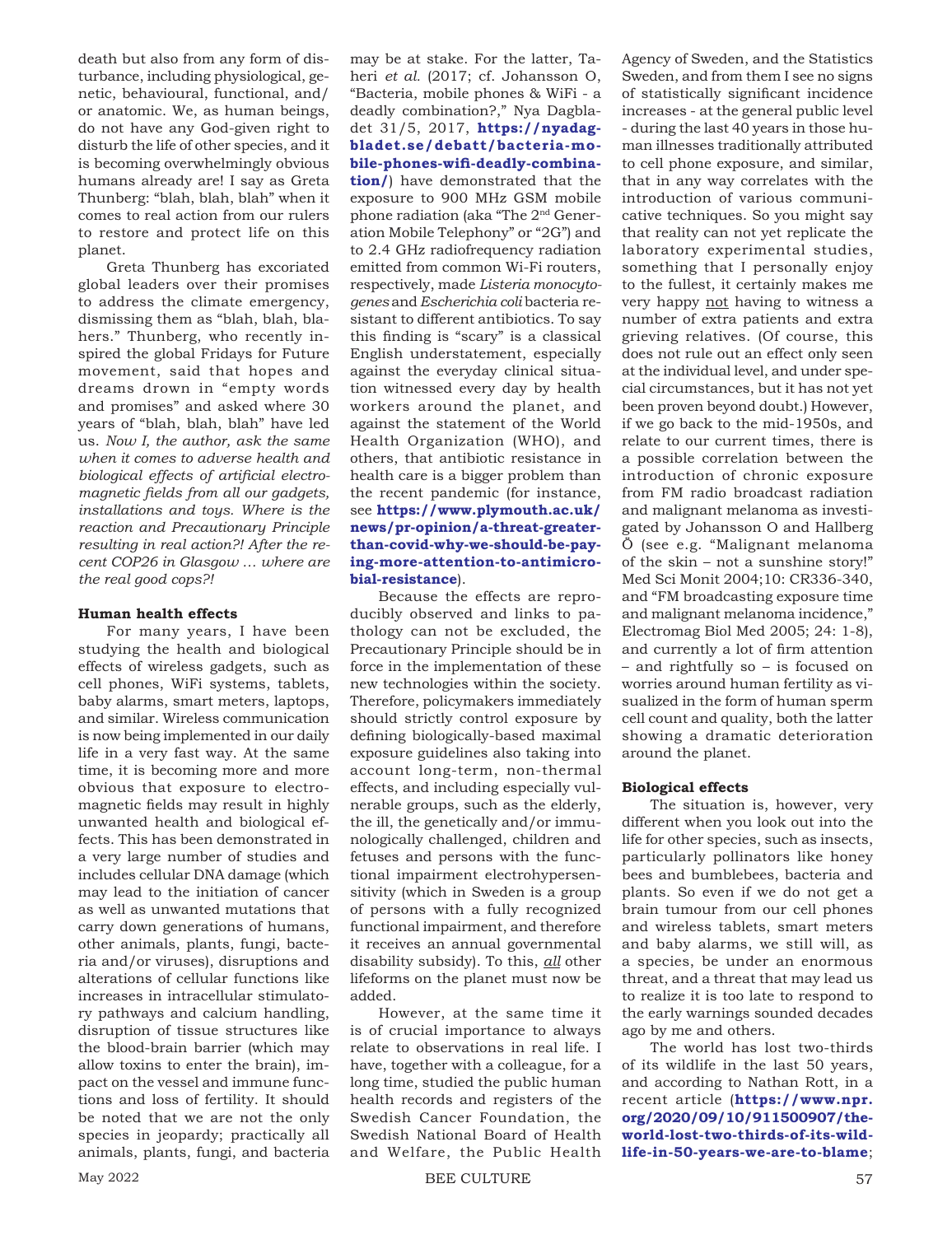

NPR Radio Station, September 10, 2020), and many, many others, we are to blame. The "Holocene extinction," otherwise referred to as the "sixth mass extinction" or "Anthropocene extinction," is an ongoing extinction event of species during the present Holocene epoch (more recently called Anthropocene) as a result of human activity (**https:// en.wikipedia.org/wiki/Holocene\_ extinction**). We, the humans, have used insecticides to save us and our crops for decades… maybe now it is time for a humanicide to save the insects from us, of course not killing us but at least holding us back from destroying the insects' life and living space? And an additional Nüremberg Code to protect the animal, plant, and bacteria rights? (Of course, this does not apply to *all* of humanity, and not single-eyed to "human nature" itself. The failings (short-sightedness, greed, lust for power, etc.) of the corporate and banking elites & of our politicians over the past century, or more, can not be blamed on everyone, but now we must *all* take firm action.)

More and more persons are now asking how can we halt this extinction crisis (**https://www.biologicaldiversity.org/programs/biodiversity/elements\_of\_biodiversity/ extinction\_crisis/**). So the \$64,000 question is if any of this is caused by chronic or intermittent artificial electromagnetic fields, and my working hypothesis is that, yes, they may be part of this sixth mass extinction, especially when we look at pollinators – like honey bees - and other similar insects, as well as some other core

species upholding the whole insect community.

So, in essence, science is providing ever more convincing evidence that the radiation emitted by our wireless telecommunications systems can affect biological systems including wildlife as well as – further up the food and environmental chains – humans, pets and livestock. These biological effects are normally acting even at very low exposure levels far below our current public exposure guidelines.

## **All living beings are electrosensitive, also our microbiome!**

Life on this planet, including us humans, is based on a very complex biochemistry and highly intricate electromagnetic forces and signals, thus life may easily be at risk from the chronic exposure to artificial electromagnetic fields and radiation from modern, everyday present, technologies. And given the extraordinary electromagnetic sensitivity of living systems, it is not a surprise that they can be affected even at lower exposure levels, especially if the exposure is ubiquitous and prolonged. And the exposure levels, as you know, are not "low" - compared to the natural background of such frequencies the man-made ones come at colossal, astronomical, biblical levels; just the current 3G systems are allowed at a maximal exposure level of 1,000,000,000,000,000,000 times the natural background! Does that sound reasonable and safe to you?

As indicated above, all biology on earth, including humans, have a symbiotic microbiome, which in turn has electromagnetic properties. This microbiome functions as a cellular 'organ' system, i.e. the population of one species of the microbiome acts as an 'organ' of its own. Some of the functions of this 'organ' system(s) are;

- Assisting in digesting food
- Regulating the immune system
- Regulating neurotransmitters
- Regulating hormones - Protecting against pathogenic bac
	- teria
- Producing vitamins
- Producing antioxidants
- Producing molecules for information exchange
- Cleaning up diseased and dead cells in the body

Hence if chronic exposure from multiple artificial electromagnetic field sources harms any of the species populations of the microbiome organ system, the health of its host is at risk.

Our current recommended safety guidelines for electromagnetic fields and signals are only for acute exposure causing heating of 'body tissue' of a fluid-filled plastic doll (thermal effect) from one single event and do not consider chronic exposure from multiple sources resulting in adverse non-thermal biological effects. Therefore, I hereby strongly recommend the Precautionary Principle and that "*Life EMC*" testing should be applied for all and any electromagnetic field/ radiation technology interacting with humans and all other biology on Earth.

Very recently, an amazing scientific paper in the journal *Reviews on Environmental Health*, was formally published as a three-part review that examines effects of non-ionizing electromagnetic fields, including wireless radiation from cell towers and extremely low-frequency electromagnetic fields from power lines, on flora and fauna. This 150-page tome (plus supplements, and more than 1,200 references) is written by B. Blake Levitt, an award-winning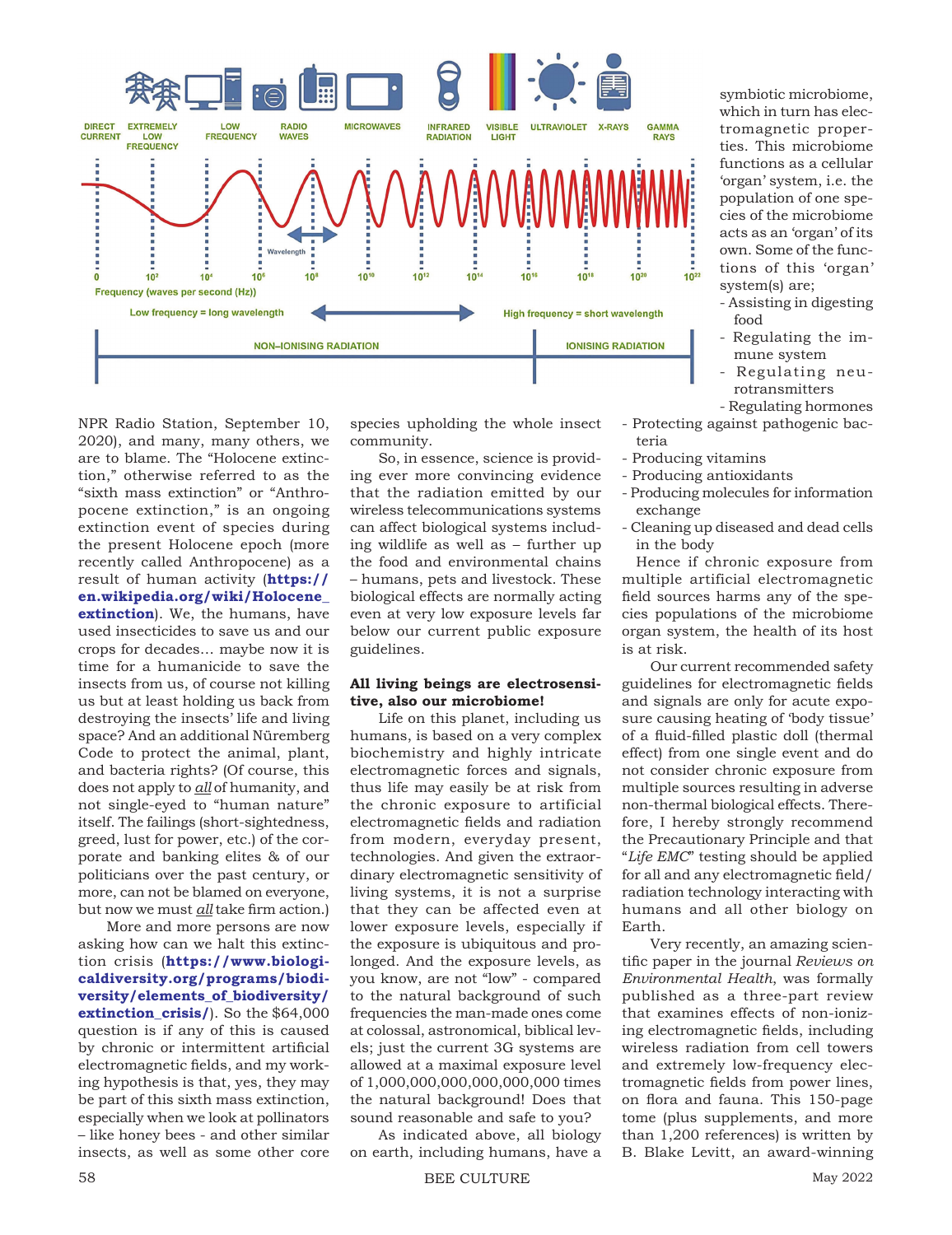journalist and free-lance journalist for the New York Times, Henry Lai, Professor Emeritus at the University of Washington and Albert Manville, a retired branch manager and senior wildlife biologist in the Division of Migratory Bird Management at the U.S. Fish and Wildlife Service, and an adjunct professor and lecturer for more than two decades at Johns Hopkins University where he has taught field classes in ecology, conservation biology and wildlife management.

The authors point out that ambient levels of electromagnetic fields have risen sharply in the last 80 years, creating a novel energetic exposure that previously did not exist. Most recent decades have seen exponential increases in nearly all environments, including rural/ remote areas and lower atmospheric regions. Because of unique physiologies, some species of flora and fauna are sensitive to exogenous electromagnetic fields in ways that may surpass human reactivity. Biological effects have been seen broadly across all taxa and frequencies at vanishingly low intensities comparable to today's ambient exposures. Broad wildlife effects have been seen on orientation and migration, food finding, reproduction, mating, nest and den building, territorial maintenance and defense and longevity and survivorship. In addition, cytotoxic and genotoxic effects have been observed. Plants and animals are not being protected from this damage as there are no standards pertaining to wildlife. The above issues are explored in three consecutive parts by Levitt and coworkers: Part 1 focuses on today's ambient electromagnetic fields' capabilities to adversely affect wildlife, with more urgency regarding 5G technologies; Part 2 explores natural and man-made fields, animal magnetoreception mechanisms and pertinent studies to all wildlife kingdoms; and Part 3 examines current exposure standards, applicable laws and future directions.

Levitt BB, Lai HC, Manville AM, "Effects of non-ionizing electromagnetic fields on flora and fauna, Part 1. Rising ambient EMF levels in the environment," Rev Environ Health 2021, May 27. **doi: 10.1515/ reveh-2021-0026**. Epub ahead of print.

Levitt BB, Lai HC, Manville AM, "Effects of non-ionizing electromagnetic fields on flora and fauna, Part 2 impacts: how species interact with natural and man-made EMF," Rev Environ Health 2021, Jul 8. **doi: 10.1515/reveh-2021-0050**. Epub ahead of print.

Levitt BB, Lai HC, Manville AM, "Effects of non-ionizing electromagnetic fields on flora and fauna, Part 3. Exposure standards, public policy, laws, and future directions," Rev Environ Health 2021, Sep 27. **doi: 10.1515/reveh-2021-0083**. Epub ahead of print.

Furthermore, in a recent paper by Lupi *et al.* ("Combined effects of pesticides and electromagnetic-fields on honeybees: multi-stress exposure," Insects 2021; 12, 716. **doi. org/10.3390/insects12080716**) they conclude "After one year of monitoring, a complex picture of several induced effects was present, especially in the multi-stress site, such as disease appearance (American foulbrood), higher mortality in the underbaskets (common to pesticide stress site), behavioral alterations (queen changes, excess of both dronebrood deposition and honey storage) and biochemical anomalies (higher alkaline phosphatase activity at the end of the season). The multi-stress site showed the worst health condition of the bee colonies, with only one alive at the end of the experimentation out of the four ones present at the beginning." Again, as pointed out many times over the years, the need for further investigation as well as replications is eminent, as is the introduction of the Precautionary Principle and "*Life EMC*" accreditation.

In no way am I naive, there are – of course – a number of other confounding culprits, and very much interest is already being paid to them. One of these is climate change, and in a recent paper by Soroye *et al*. ("Climate change contributes to widespread declines among bumble bees across continents," Science 2020; 367, 685-688. **DOI: 10.1126/ science.aax8591**) it is pointed out that "One aspect of climate change is an increasing number of days with extreme heat." Soroye *et al.* analyzed a large dataset of bumble bee occurrences across North America and Europe and found that an increasing frequency of unusually hot days is increasing local extinction rates, reducing colonization and site occupancy, and decreasing species richness within a region, independent of land-use change or condition. As average temperatures continue to rise, bumblebees may be faced with an untenable increase in frequency of extreme temperatures. We, thus, get interesting combinatorial effects of climate change + chronic exposure to artificial electromagnetic fields + pesticides/insecticides, and how they affect bumblebees and other pollinators. Maybe yet a research project of immediate importance for the bumblebees? And equally so for us, mankind?

While pesticides have long been blamed for the decline in pollinators, a study published in Proceedings of the Royal Society B (Cohen H *et al.*, "Mass-flowering monoculture attracts bees, amplifying parasite prevalence," October 13, 2021, **https:// doi.org/10.1098/rspb.2021.1369**) has found that the mass-flowering of single plant species is increasing the prevalence of bee populations infected with parasites. If you add to this chronic exposure to electromagnetic fields which will harm the pollinators' immune defense the negative impact of monocultures may be seriously amplified.

With all of this in mind, to me as a scientist, it is becoming more and more obvious that we, the humans, actually often don't have a clue any longer about what we are doing... money, profit & greed rule, but not common sense, and not the Precautionary Principle or "*Life EMC*" accreditation. Global commercial companies have lobbyists talking for them at ICNIRP (the International Commission on Non-Ionizing Radiation Protection), FCC (the Federal Communications Commission), and IEEE (the Institute of Electrical and Electronics Engineers), within the EU, the UN, the WHO, in Washington, D.C., Geneva, New York, Stockholm, Paris, Rio de Janeiro and elsewhere, but how many powerful lobbyists do the bumblebees, the honey bees and all other pollinators have?

## **My own studies… and the future**

The above papers rhyme very well with my own co-authored or authored publications from the last decade, like:

Cammaerts M-C, Johansson O, "Ants can be used as bio-indicators to reveal biological effects of electromagnetic waves from some